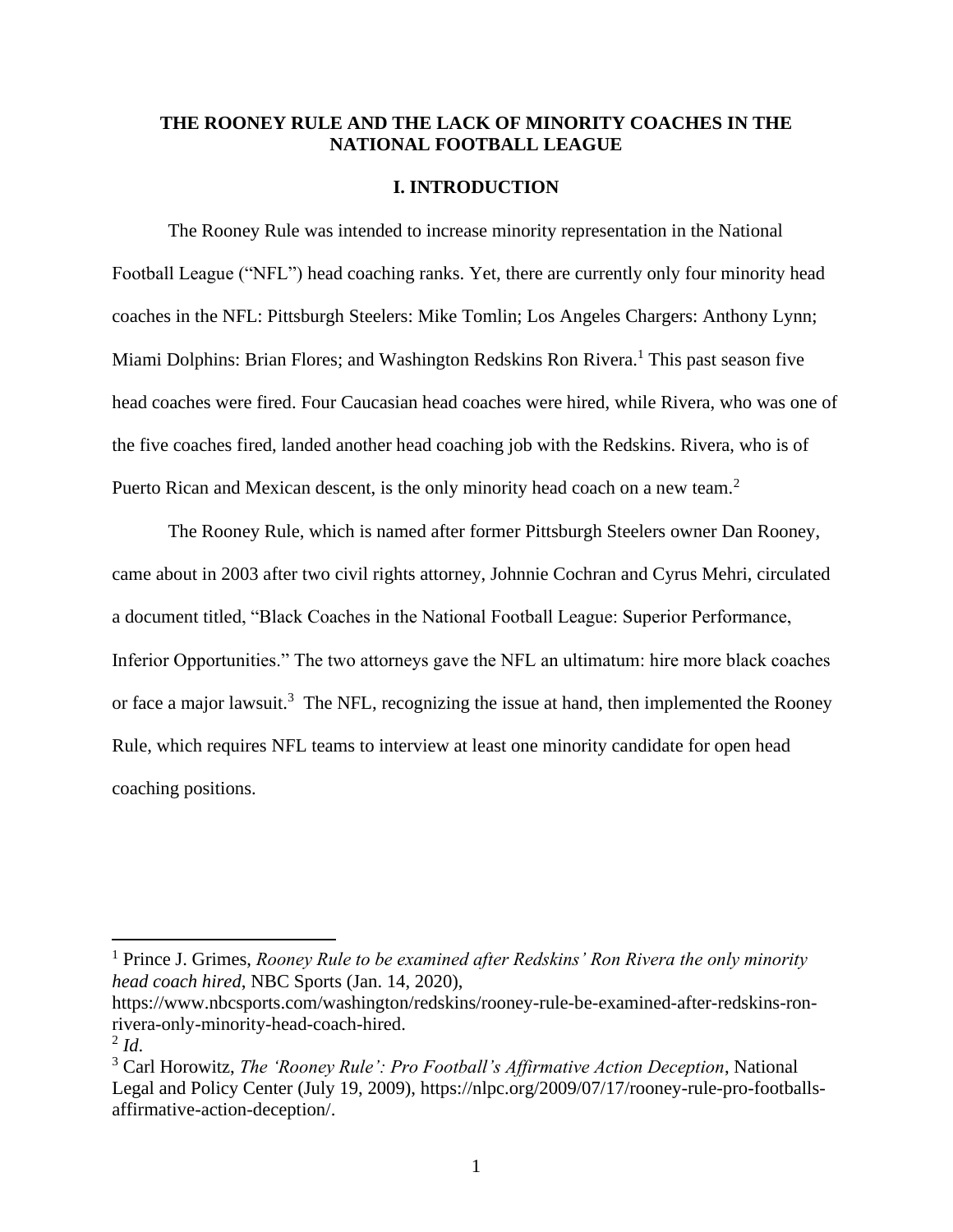In 2009, the Rooney Rule was expanded so that teams would have to interview at least one minority general manager candidate and equivalent front office positions.<sup>4</sup> Yet, there are currently only two minority general managers: the Cleveland Browns' Andrew Berry and the Miami Dolphins' Chris Grier.<sup>5</sup> In 2018, the NFL expanded the Rooney Rule and required teams to go outside their own organization to interview a minority candidate who is part of the NFL's Career Development Advisory Panel list. 6

There have been fluctuations in the amount of minority coaches in the NFL since the Rooney Rule was implemented, peaking at eight coaches in 2011 and again in 2017 and 2018.<sup>7</sup> Two seasons after the league peaked with eight minority coaches, and the Rooney Rule was praised, the number is now four and the Rooney Rule is again facing criticism.<sup>8</sup>

NFL commissioner Roger Goodell has recognized there is a problem with the lack of minority coaches and high-level executives and stated, "It's clear we need to change and do something different."<sup>9</sup>

<sup>4</sup> National Football League, NFL expands Rooney Rule requirements to strengthen diversity, NFL (Dec. 12, 2018), [http://www.nfl.com/news/story/0ap3000000999110/article/nfl-expands](http://www.nfl.com/news/story/0ap3000000999110/article/nfl-expands-rooney-rule-requirements-to-strengthen-diversity)[rooney-rule-requirements-to-strengthen-diversity.](http://www.nfl.com/news/story/0ap3000000999110/article/nfl-expands-rooney-rule-requirements-to-strengthen-diversity)

<sup>5</sup> Jason Reid, *NFL diversity takes a 'positive step' after Browns hire Andrew Berry as general manager*, The Undefeated (Jan. 28, 2020), [https://theundefeated.com/features/nfl-diversity-takes](https://theundefeated.com/features/nfl-diversity-takes-a-positive-step-after-browns-hire-andrew-berry-as-general-manager/)[a-positive-step-after-browns-hire-andrew-berry-as-general-manager/.](https://theundefeated.com/features/nfl-diversity-takes-a-positive-step-after-browns-hire-andrew-berry-as-general-manager/)

<sup>6</sup> National Football League, *supra* note 4.

<sup>7</sup> Scott Brooks et al., *A 10-Year Snapshot of NFL Coaching Hires* (Global Sport Institute at Arizona State University, Working Paper Vo1ume 1 Issue 1 2019), [https://gserl.org/wp](https://gserl.org/wp-content/uploads/2020/01/Diversity-and-Inclusion-in-Hiring-Football-Coaches_1.6.2020.12pm.pdf)[content/uploads/2020/01/Diversity-and-Inclusion-in-Hiring-Football-](https://gserl.org/wp-content/uploads/2020/01/Diversity-and-Inclusion-in-Hiring-Football-Coaches_1.6.2020.12pm.pdf)

[Coaches\\_1.6.2020.12pm.pdf.](https://gserl.org/wp-content/uploads/2020/01/Diversity-and-Inclusion-in-Hiring-Football-Coaches_1.6.2020.12pm.pdf)

<sup>8</sup> Neil Paine, *The Rooney Rule Isn't Working Anymore*, FiveThirtyEight (Jan. 14, 2020), <https://fivethirtyeight.com/features/the-rooney-rule-isnt-working-anymore/>

<sup>9</sup> Nick Shook, *Roger Goodell: We need to evaluate the Rooney Rule*, NFL (Jan. 29, 2020), [http://www.nfl.com/news/story/0ap3000001099710/article/roger-goodell-we-need-to-evaluate](http://www.nfl.com/news/story/0ap3000001099710/article/roger-goodell-we-need-to-evaluate-the-rooney-rule)[the-rooney-rule.](http://www.nfl.com/news/story/0ap3000001099710/article/roger-goodell-we-need-to-evaluate-the-rooney-rule)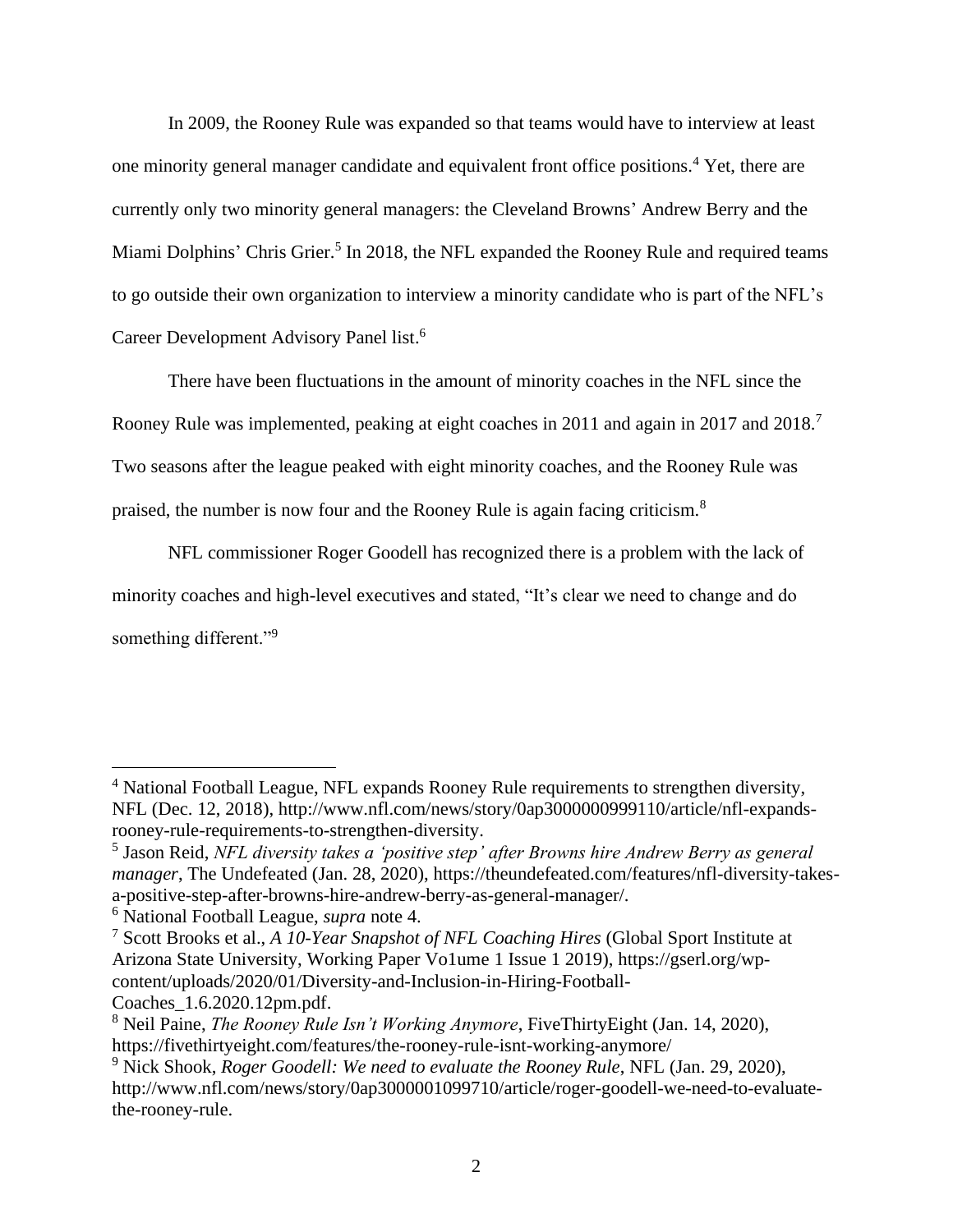This paper explores the legal implications of the Rooney Rule, the NFL's diversity problem, and discusses solutions the League should implement.

## **II. LEGAL IMPLICATIONS**

## **A. The Rooney Rule As A Form Of Affirmative Action**

The Rooney Rule is a basic form of affirmative action. Affirmative action was first introduced in the 1961, seven years after the Supreme Court in *Brown v. Board of Education* held "separate but equal" violated the Constitution.<sup>10</sup> The *Brown* Court held, separate educational facilities are inherently unequal.<sup>11</sup> With the integration of African Americans into public schools as well as other previously segregated sectors, affirmative action policies were implemented to address long histories of discrimination faced by minorities.<sup>12</sup> Title VII of the Civil Rights Act of 1964 was enacted to prohibit workplace discrimination based on race, color, religion, sex, or national origin.<sup>13</sup> Over the years, the Supreme Court has reviewed many decisions addressing affirmative action. For example, in *Regents of the University of California v. Bakke*, the Court held a quota system, in which the University of California Davis' medical school admissions policy reserved sixteen out of one hundred seats for minorities, to be unconstitutional.<sup>14</sup> Yet, in a similar reverse discrimination case in *Grutter v. Bollinger*, the Court upheld the constitutionality of the University of Michigan law school's admission policy in which race was used as a factor in admission decisions.<sup>15</sup> Affirmative action policies were never meant to be permanent rather

<sup>10</sup> *Brown v. Board of Education*, 347 U.S. 483, 495 (1954).

 $11$  *Id.* 

<sup>12</sup> Philip C. Aka, *Affirmative Action and the Black Experience in America*, American Bar Association (Oct. 1, 2009),

[https://www.americanbar.org/groups/crsj/publications/human\\_rights\\_magazine\\_home/human\\_ri](https://www.americanbar.org/groups/crsj/publications/human_rights_magazine_home/human_rights_vol36_2009/fall2009/affirmative_action_and_the_black_experience_in_america/) ghts vol36 2009/fall2009/affirmative action and the black experience in america/. <sup>13</sup> Civil Rights Act, 42 USCS § 2000e (1964).

<sup>14</sup> *Regents of the University of California v. Bakke*, 438 U.S. 265, 375 (1978).

<sup>15</sup> *Grutter v. Bollinger*, 539 U.S. 306, 343 (2003).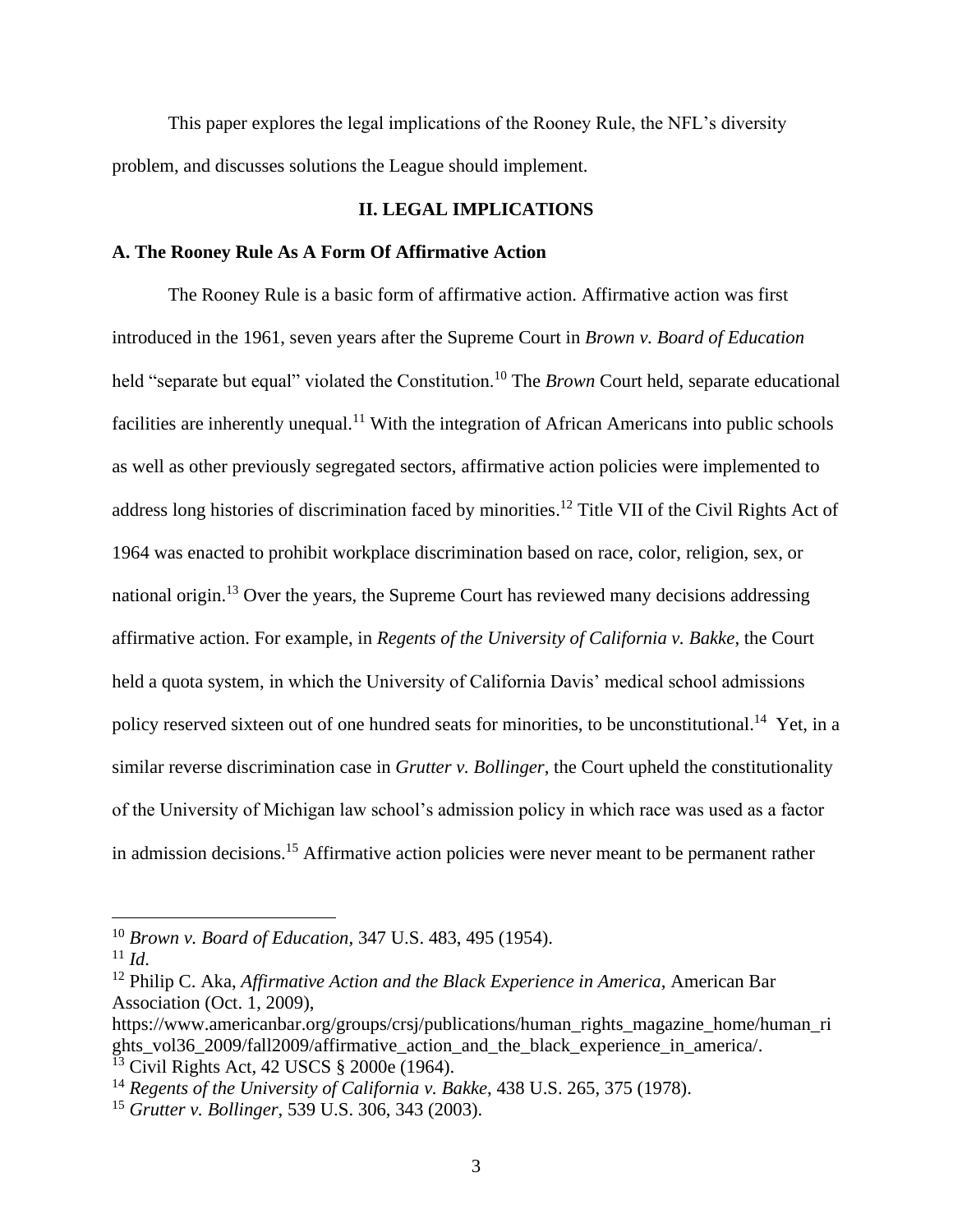the policies were meant to promote social equality through the preferential treatment of socioeconomically disadvantaged people.<sup>16</sup>

The Rooney Rule, which has no end date, has not yet led to positive change. In the *Grutter* opinion (the same year the Rooney Rule was implemented), Justice O'Connor stated, "[t]he Court expects 25 years from now, the use of racial preferences will no longer be necessary to further the interest approved today."<sup>17</sup> O'Connor's prediction from 2003 is far from correct, because data suggests we are still a long way from having proportional minority representation on large public college campuses.<sup>18</sup> African American students are underrepresented by at least twenty percent at seventy-nine percent of the country's research universities.<sup>19</sup> Looking at the NFL's hiring data, fair minority representation in the coaching ranks is still far away from where it should be. From 2003-2020, there have been 111 different head coaches in the NFL and only 21 of those coaches,  $18.9\%$ , were minorities.<sup>20</sup>

#### **B. Rooney Rule and Reverse Discrimination**

While Title VII was aimed specifically at ending severe workplace discrimination against African Americans, it also protects Caucasians from unfair racial discrimination.<sup>21</sup> Although it has not happened, a Caucasian coach who is denied a head coaching position could try to challenge the Rooney Rule by bringing a reverse discrimination suit. Would this ever happen?

<sup>16</sup> Hayley Munguia, *Here's What Happens When You Ban Affirmative Action In College Admissions*, FiveThirtyEight (Dec. 9, 2015 6:00 AM), [https://fivethirtyeight.com/features/heres](https://fivethirtyeight.com/features/heres-what-happens-when-you-ban-affirmative-action-in-college-admissions/)[what-happens-when-you-ban-affirmative-action-in-college-admissions/.](https://fivethirtyeight.com/features/heres-what-happens-when-you-ban-affirmative-action-in-college-admissions/)

 $17$  539 U.S. at 343.

<sup>18</sup> Munguia, *supra* note 16.

<sup>19</sup> *Id*.

<sup>20</sup> Luke Knox, *NFL Hires In The Rooney Rule Era*, The Undefeated (2019), [https://theundefeated.com/features/nfl-hires-in-the-rooney-rule-era/.](https://theundefeated.com/features/nfl-hires-in-the-rooney-rule-era/)

<sup>21</sup> Brian W. Collins, Note, *Tackling Unconscious Bias In Hiring Practices: The Plight Of The Rooney Rule*, 82 N.Y.U. L. Rev. 870, 891 (2007), [https://prfc-gr.org/wp](https://prfc-gr.org/wp-content/uploads/NYULawReview-82-3-Collins.pdf-Research_18_Bias-in-Sports-Hiring.pdf)[content/uploads/NYULawReview-82-3-Collins.pdf-Research\\_18\\_Bias-in-Sports-Hiring.pdf.](https://prfc-gr.org/wp-content/uploads/NYULawReview-82-3-Collins.pdf-Research_18_Bias-in-Sports-Hiring.pdf)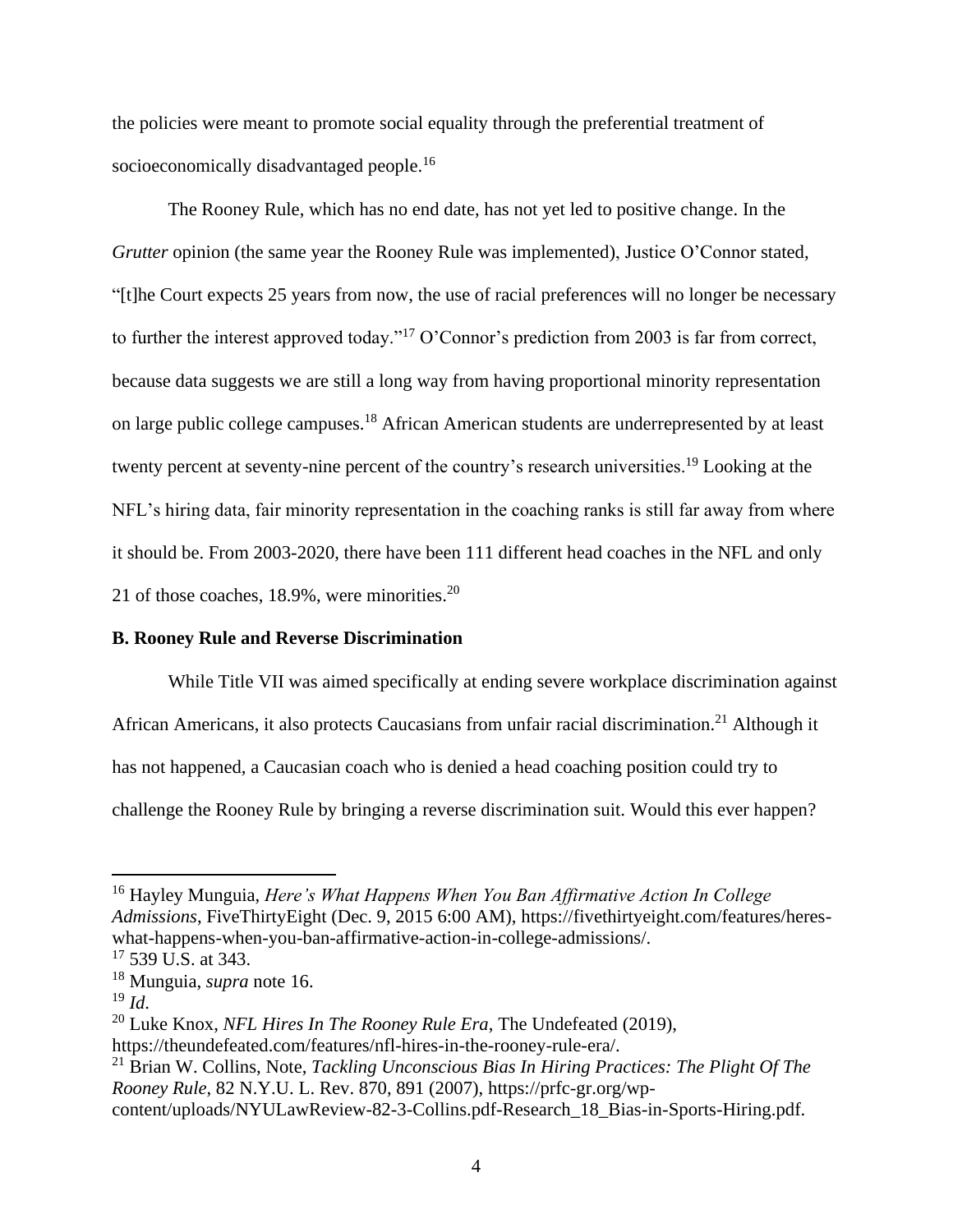Probably not, because a Caucasian coach would not want to face the backlash for bringing this type of high-profile claim. But would a Caucasian coach prevail on a reverse discrimination claim? Possibly. A New York Law Review note analyzing a hypothetical scenario in which a Caucasian coach files a reverse discrimination claim found the candidate has a slim chance of proving the Rooney Rule is invalid. $^{22}$ 

In *United Steelworks v. Weber* and *Johnson v. Transportation Agency*, the Court developed a test to analyze affirmative action plans challenged under Title VII.<sup>23</sup> *Weber* and *Johnson* analyzed two different workplace plans designed to fix racial imbalances in the workforce.<sup>24</sup> To demonstrate the Rooney Rule as invalid, the Caucasian candidate would need to disprove one of three criteria derived from *Weber* and *Johnson*: (1) the plan is designed to eliminate manifest racial imbalance in traditionally segregated job categories; (2) it does not unnecessarily trammel the interests of Caucasian candidates; and  $(3)$  it is a temporary measure.<sup>25</sup>

The first prong would be difficult to disprove as the Rooney Rule was specifically designed to eliminate a manifest and statistical racial imbalance.<sup>26</sup> The second prong would be difficult to disprove because the Rooney Rule does not unnecessarily trammel the interests of Caucasian candidates as the rule does not establish a quota to replace Caucasian candidates with minorities nor bar Caucasians from advancing up the coaching ladder.<sup>27</sup> The third prong could be disputed because the Rooney Rule does not have an end date. If a court were to find the Rooney Rule is not temporary, then a Caucasian candidate would prevail on a reverse discrimination

<sup>24</sup> *Id*. at 892.

<sup>26</sup> *Id*. at 896.

<sup>22</sup> *Id*. at 900.

<sup>23</sup> *Id*. at 891.

<sup>25</sup> *Id*. at 894.

<sup>27</sup> *Id*. at 899.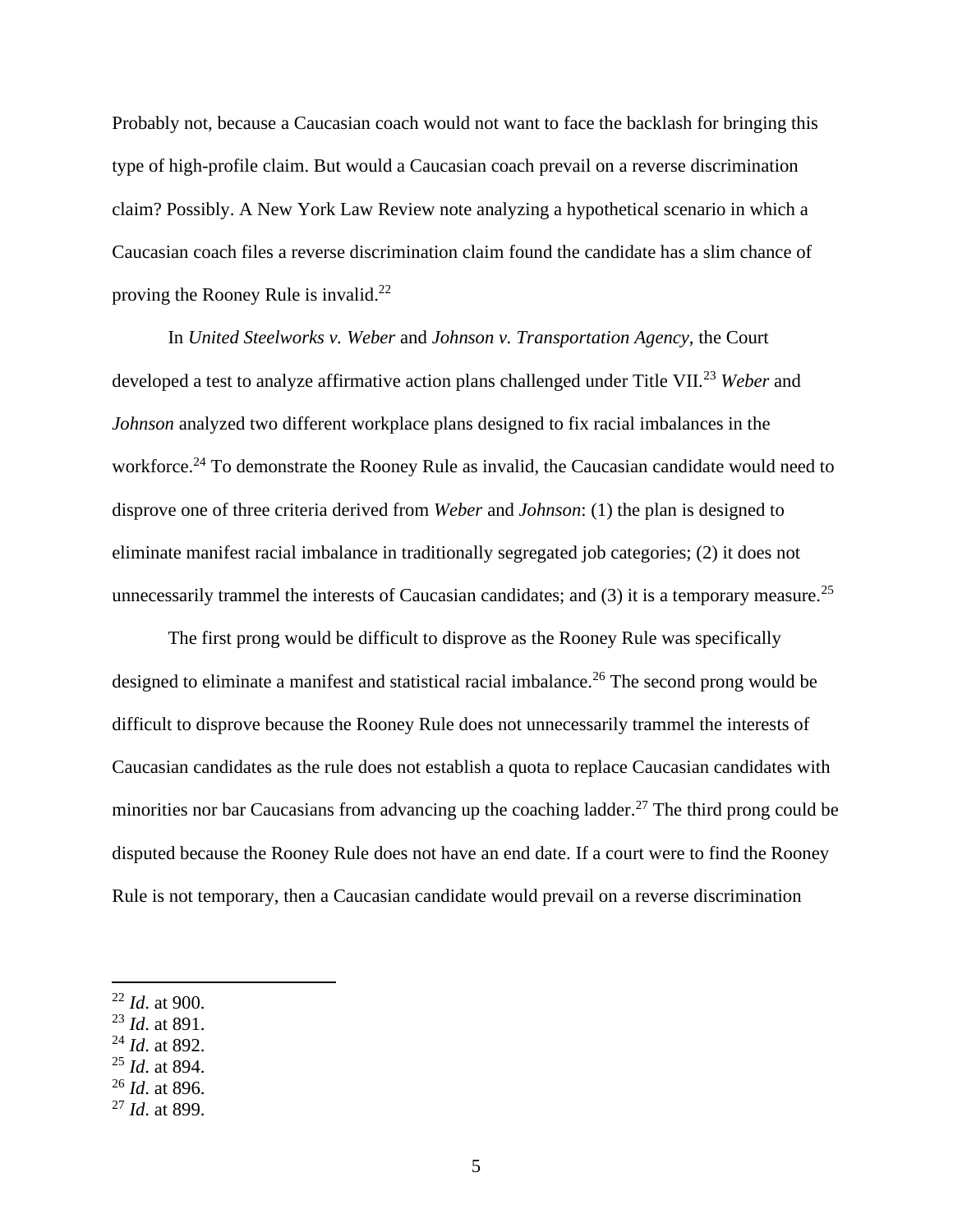claim.<sup>28</sup> However, courts in the past have found policies with no end date can still be considered temporary.<sup>29</sup> While a reverse discrimination suit is unlikely to happen, this analysis shows a potential hole in the Rooney Rule.

## **III. THE NFL'S DIVERSITY PROBLEM**

Players of color make up 70.1% of the NFL players, yet only 12.5% of head coaches are minorities.<sup>30</sup> From January 1963 to February 2019, only eighteen different African American men and four Latino men have served as head coaches in the NFL.<sup>31</sup> In 2019, The Institute for Diversity and Ethics in Sport gave the NFL a "D+" racial hiring grade for head coaches.<sup>32</sup> There are two main issues to look at when analyzing why the NFL has a diversity problem: (1) the system in which coaches move up the ranks, and (2) an unconscious bias that has plagued hiring efforts and led to the Rooney Rule in the first place.

The most common path to becoming an NFL head coach is to be promoted from offensive or defensive coordinator. A study conducted by the Global Sport Education and Research Lab at Arizona State University, found since 2009, nearly 40% of head coaches hired left offensive coordinator positions.<sup>33</sup> Of the thirty-two current head coaches, fifteen previously served as offensive coordinators and ten were previously defensive coordinators.<sup>34</sup> While the

<sup>28</sup> *Id*. at 899.

<sup>29</sup> *Id*. at 900.

<sup>30</sup> Dr. Richard Lapchick, *The 2019 Racial and Gender Report Card: National Football League*, The Institute For Diversity And Ethics In Sport (Oct. 30, 2019), [https://43530132-36e9-4f52-](https://43530132-36e9-4f52-811a-182c7a91933b.filesusr.com/ugd/3844fb_1478b405e58e42608f1ed2223437d398.pdf) [811a-182c7a91933b.filesusr.com/ugd/3844fb\\_1478b405e58e42608f1ed2223437d398.pdf.](https://43530132-36e9-4f52-811a-182c7a91933b.filesusr.com/ugd/3844fb_1478b405e58e42608f1ed2223437d398.pdf) <sup>31</sup> C.K. Harrison and Scott Bukstein, *Occupational Mobility Patterns in the National Football League*, NFL, Vol. VIII (May 2019), [https://operations.nfl.com/media/3789/2019-nfl-diversity-](https://operations.nfl.com/media/3789/2019-nfl-diversity-inclusion-report.pdf)

[inclusion-report.pdf.](https://operations.nfl.com/media/3789/2019-nfl-diversity-inclusion-report.pdf)

<sup>32</sup> Lapchick, *supra* note 30, at 10.

<sup>33</sup> Brooks et al., *supra* note 7, at 7.

<sup>34</sup> Perry Bacon Jr. and Neil Paine, *A 5-Part Plan To Fix The NFL's Coaching Diversity Problem*, FiveThirtyEight (Jan. 29, 2020), [https://fivethirtyeight.com/features/a-5-part-plan-to-fix-the-nfls](https://fivethirtyeight.com/features/a-5-part-plan-to-fix-the-nfls-coaching-diversity-problem/)[coaching-diversity-problem/.](https://fivethirtyeight.com/features/a-5-part-plan-to-fix-the-nfls-coaching-diversity-problem/)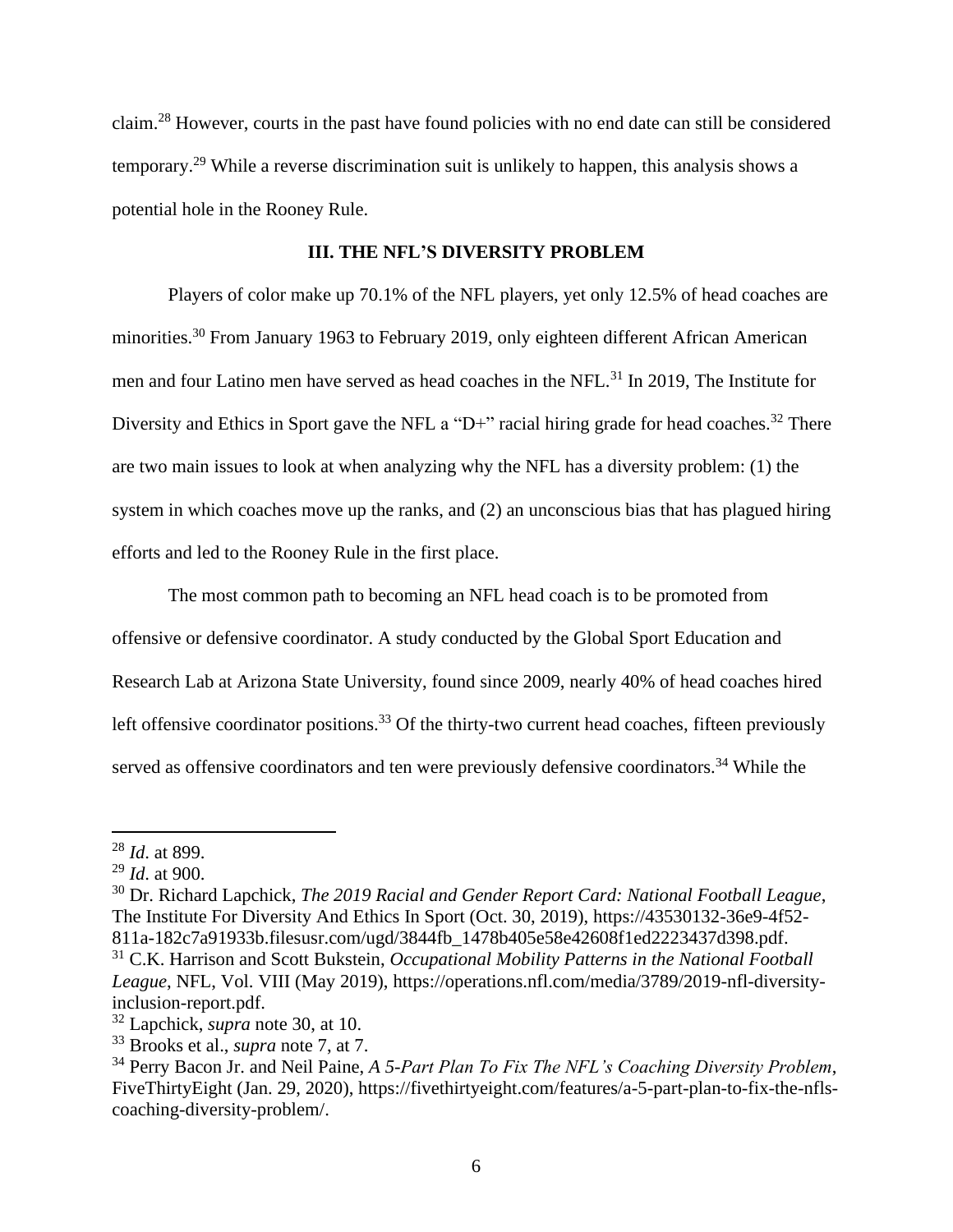most common path to becoming a head coach is to be an offensive coordinator, over the past decade, 91% of offensive coordinator hires were Caucasian.<sup>35</sup> Over the past three years, the Tampa Bay Buccaneers' Bryon Leftwich and Kansas City Chiefs' Eric Bieniemy were the lone nonwhite offensive coordinator hires.<sup>36</sup>

The second most likely path to becoming an NFL head coach is to be promoted from defensive coordinator. Fifteen of the fifty head coaches hired since the start of 2012 season were previously a defensive coordinator.<sup>37</sup> Coaches of color have had more opportunities as defensive coordinators than offensive coordinators. From 2009-2019, there was approximately eight minority defensive coordinators per season, which is  $25\%$  of the league.<sup>38</sup> Looking at the same time frame, a minority defensive coordinator was hired every season and minorities have been hired for 40% or more of the opportunities in five out of the ten seasons.<sup>39</sup>

When reviewing the NFL's head coaching hiring system, there is a troublesome "reshuffling effect."<sup>40</sup> Many head coaches and key position coaches continue to get reshuffled thereby preventing new talent from entering the candidate pipeline. For example, seven out of the sixteen recently hired offensive coordinators have previously served as an NFL offensive coordinator; in addition, seven out of the ten recently hired defensive coordinators previously served as an NFL defensive coordinator.<sup>41</sup> Over the past ten seasons, fired Caucasian head

<sup>35</sup> Brooks et al., *supra* note 7, at 8.

 $36$  Martenzie Johnson, New study: Minority coaches still fare worse during NFL hiring process, The Undefeated (Dec. 30, 2019), [https://theundefeated.com/features/new-study-minority](https://theundefeated.com/features/new-study-minority-coaches-still-fare-worse-during-nfl-hiring-process/)[coaches-still-fare-worse-during-nfl-hiring-process/.](https://theundefeated.com/features/new-study-minority-coaches-still-fare-worse-during-nfl-hiring-process/)

<sup>37</sup> Harrison and Bukstein, *supra* note 31, at 27.

<sup>38</sup> Brooks et al., *supra* note 7, at 18.

<sup>39</sup> *Id*. at 19.

<sup>40</sup> Harrison and Bukstein, *supra* note 31, at 8.

<sup>41</sup> *Id*.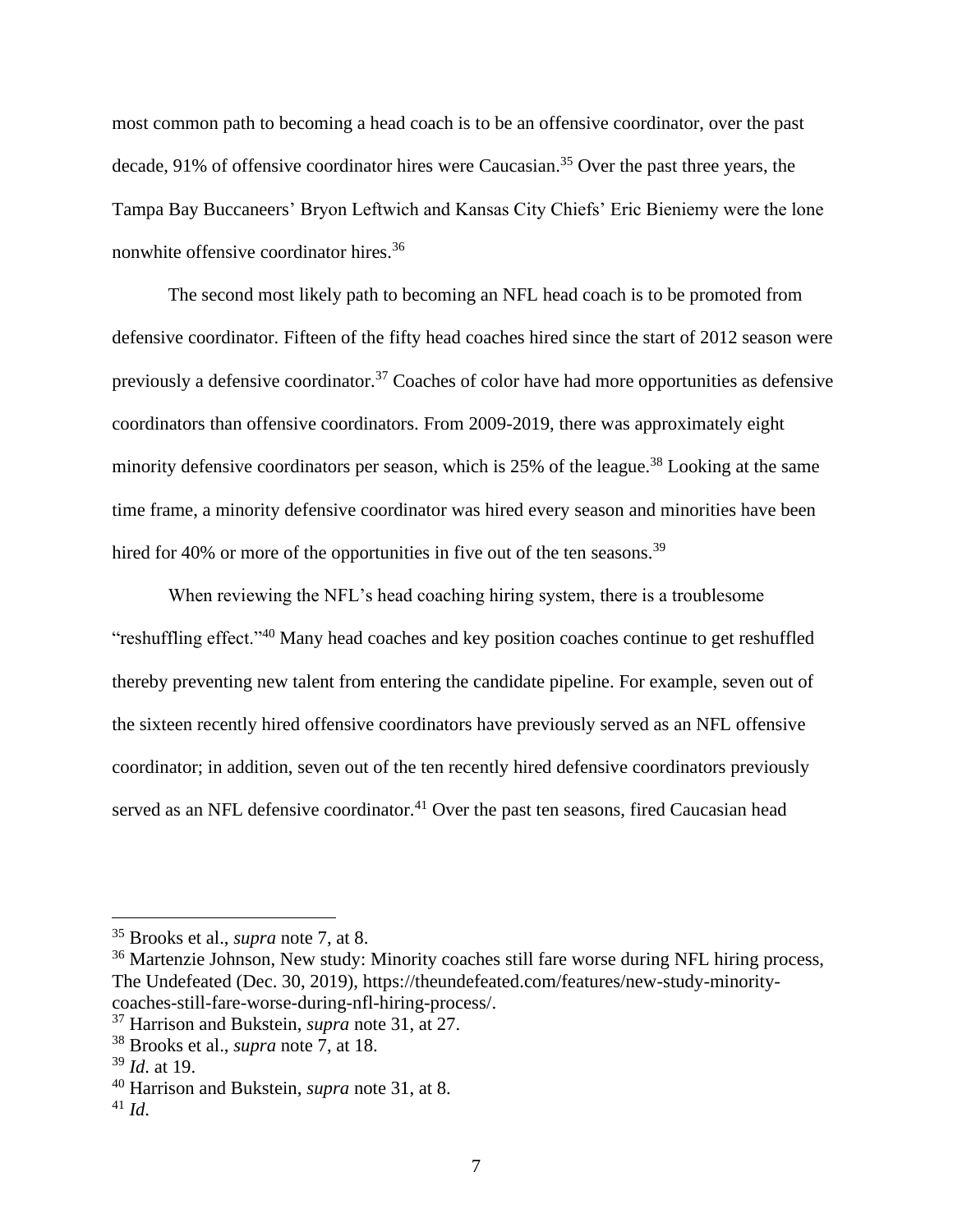coaches are twice as likely to land another head coaching job as compared to fired minority head coaches (14.3% vs.  $7.1\%$ ).<sup>42</sup>

Another hiring trend is to transition from a college head coach to NFL head coach. In Division 1 college football only 13 out of 128 head coaches are African American.<sup>43</sup> The NCAA's minority head coaching percentage is even worse than the NFL, 10.2% vs. 12.5%. The NCAA does not have its own type of Rooney Rule and legally could not enforce such a rule because it is a membership organization that cannot influence individual campus hiring practices.<sup>44</sup> However, individual states and universities can implement their own "Rooney Rule" for public universities to follow. For example, in 2009, the state of Oregon passed House Bill 3118, which requires state schools to interview at least one qualified minority candidate for all head coach and athletic director openings.<sup>45</sup> The University of Oregon's last two football coaches were an African American, Willie Taggart, and a Cuban American, Mario Cristobal.<sup>46</sup>

The NFL's diverse hiring issues flows all the way down a system in which the pipelines in both the NFL and college football are underrepresented by minorities. A depleted pipeline coupled with an unconscious bias in which Caucasian NFL owners tend to hire similar looking individuals has adversely impacted the occupational mobility for minority coaches. The NFL's latest Diversity and Inclusion report highlights a study which stated, "[an] unconscious bias

<sup>42</sup> Brooks et al., *supra* note 7, at 24.

<sup>43</sup> Paul Newberry, *Column: Shame on college football for lack of black coaches*, Chicago Tribune (Feb. 9, 2020), [https://www.chicagotribune.com/sports/college/ct-college-football](https://www.chicagotribune.com/sports/college/ct-college-football-black-coaches-20200210-jqsv6qbjpfdyxnxnvmcattnfmi-story.html)[black-coaches-20200210-jqsv6qbjpfdyxnxnvmcattnfmi-story.html.](https://www.chicagotribune.com/sports/college/ct-college-football-black-coaches-20200210-jqsv6qbjpfdyxnxnvmcattnfmi-story.html)

<sup>44</sup> NCAA, *Behind The Blue Desk* (2012),

[http://www.ncaa.org/sites/default/files/NCAA+Minority+Head+Football+Coaches.pdf.](http://www.ncaa.org/sites/default/files/NCAA+Minority+Head+Football+Coaches.pdf) <sup>45</sup> Adam Rittenberg, *Oregon law on hiring minority college coaches works, so why isn't it used elsewhere?,* The Undefeated (Jan. 9, 2020), [https://theundefeated.com/features/oregon-law-on](https://theundefeated.com/features/oregon-law-on-hiring-minority-college-coaches-works-so-why-isnt-it-used-elsewhere/)[hiring-minority-college-coaches-works-so-why-isnt-it-used-elsewhere/.](https://theundefeated.com/features/oregon-law-on-hiring-minority-college-coaches-works-so-why-isnt-it-used-elsewhere/) <sup>46</sup> *Id*.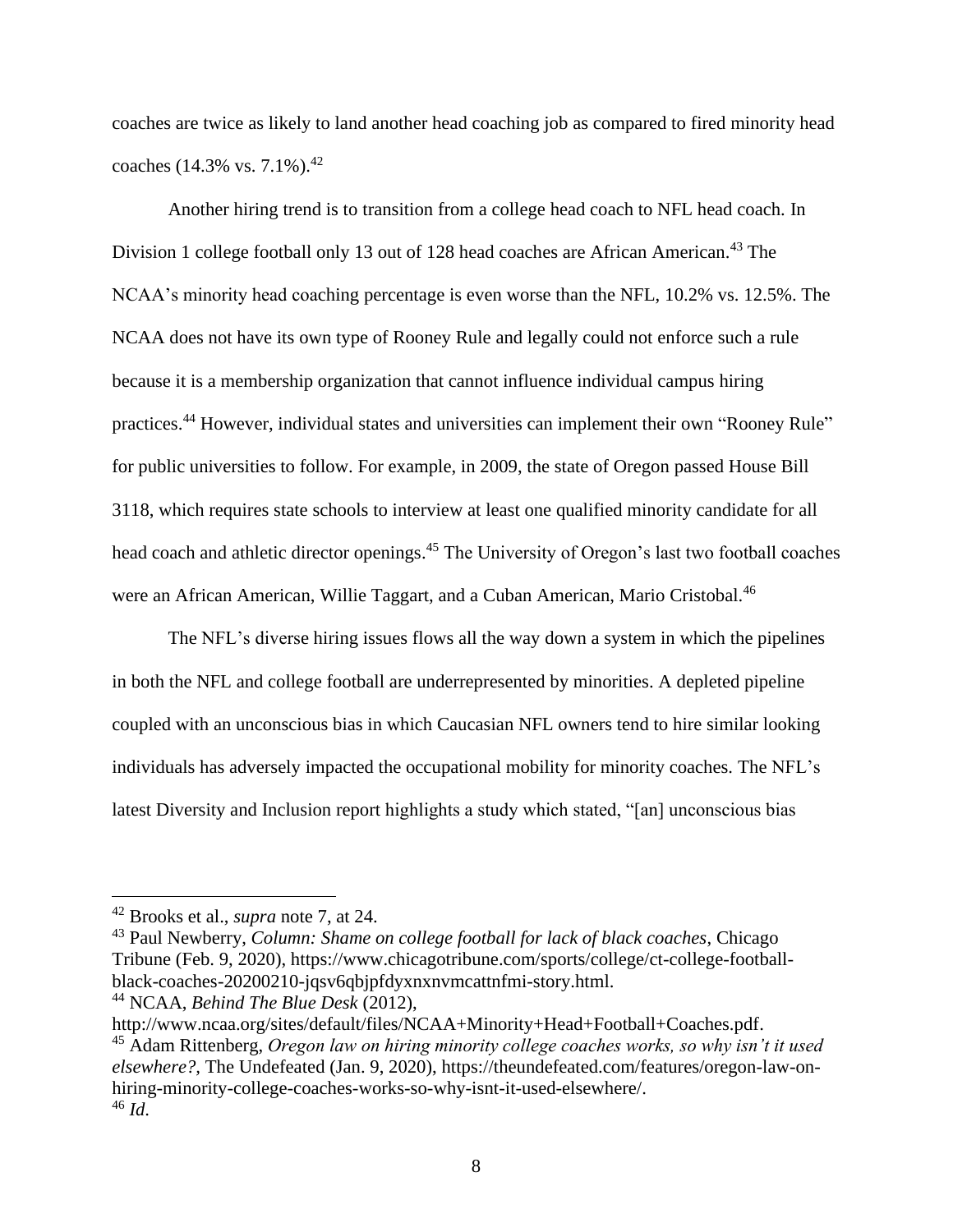influences head coaching selections through the internalization of stereotypes regarding African Americans' intellectual inferiority and the establishment and maintenance of 'old boy' networks."<sup>47</sup> Another study found how the NFL's coaching mobility is one "[i]n which social connection, rather than just skills and abilities, enable people to move into positions such as head coach."<sup>48</sup> In order to overcome this unconscious bias, more stringent hiring policies need to be in place to afford minorities more navigable opportunities.

With an average of six head coaching openings a year, there are plenty of opportunities for minorities to be hired.<sup>49</sup> With ample hiring opportunities, the NFL needs to fix the hiring system in order to properly achieve the Rooney Rule's original purpose.

## **IV. SOLUTIONS TO THE ROONEY RULE**

With the NFL recognizing there needs to be change, there are many ways to fix the diversity issue without making the Rooney Rule unconstitutional. First, the NFL can expand the Rooney Rule to include offensive and defensive coordinators. Currently over 78% of head coaches were previously an offensive or defensive coordinator.<sup>50</sup> Yet only 10 out of the 64 coordinator positions are minorities, making it unlikely for a minority to be hired as a head coach.<sup>51</sup> By expanding the Rooney Rule to include coordinators, the pipeline will be filled with more minority candidates with the relevant experience to obtain a head coaching job.

<sup>47</sup> Harrison and Bukstein, *supra* note 31, at 10

<sup>48</sup> Harrison and Bukstein, *supra* note 31, at 11.

<sup>49</sup> Jim Trotter, *Aspiring coaches, GMs frustrated with NFL's diversity issue*, NFL (Aug. 1, 2019), [http://www.nfl.com/news/story/0ap3000001038346/article/aspiring-coaches-gms-frustrated](http://www.nfl.com/news/story/0ap3000001038346/article/aspiring-coaches-gms-frustrated-with-nfls-diversity-issue)[with-nfls-diversity-issue.](http://www.nfl.com/news/story/0ap3000001038346/article/aspiring-coaches-gms-frustrated-with-nfls-diversity-issue)

<sup>50</sup> Bacon Jr. and Paine, *supra* note 34.

<sup>51</sup> Joseph Santoliquito, *NFL again struggling to hire minority coaches, coordinators – and the Eagles aren't helping*, Philly Voice (Feb. 10, 2020), [https://www.phillyvoice.com/eagles-lack](https://www.phillyvoice.com/eagles-lack-minority-coaching-hires-rooney-rule-nfl-demographics-troy-vincent-roger-goodell-duce-staley-press-taylor/)[minority-coaching-hires-rooney-rule-nfl-demographics-troy-vincent-roger-goodell-duce-staley](https://www.phillyvoice.com/eagles-lack-minority-coaching-hires-rooney-rule-nfl-demographics-troy-vincent-roger-goodell-duce-staley-press-taylor/)[press-taylor/.](https://www.phillyvoice.com/eagles-lack-minority-coaching-hires-rooney-rule-nfl-demographics-troy-vincent-roger-goodell-duce-staley-press-taylor/)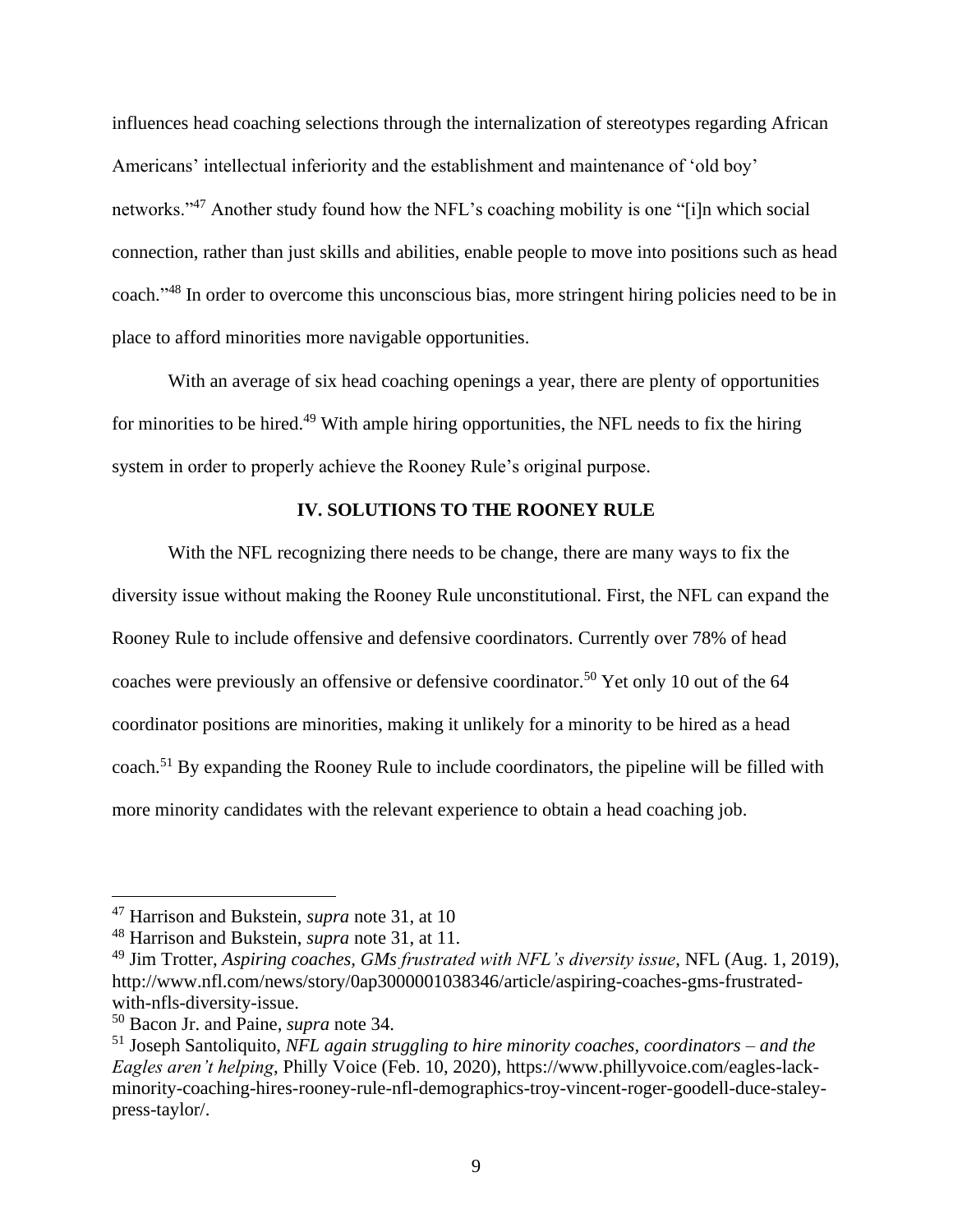Secondly, the NFL must clearly state that high-level coaching job interviews are done inperson. In the past, to fulfill the Rooney Rule requirement, teams have conducted "sham" interviews although the team has no intention of hiring the candidate. For example, in 2003 when the Dallas Cowboys were pursuing Bill Parcells, a Caucasian, Cowboys' owner Jerry Jones complied with the Rooney Rule by interviewing African American candidate Dennis Green over the phone for a half hour.<sup>52</sup> In 2004, the Miami Dolphins delayed hiring Caucasian head coach Nick Saban, when the team realized it still had to interview a minority candidate to comply with the Rooney Rule.<sup>53</sup> By making teams interview all coaching candidates in-person, teams will take each candidate more seriously, and each candidate will have a better chance to sell themselves.

Lastly, the NFL should expand the Rooney Rule from a minimum of one minority candidate to two candidates. A Harvard Business Review study analyzing the relationship between finalist pools and actual hiring decisions, found when a majority of the finalists were Caucasian, participants tended to recommend hiring a Caucasian candidate, whereas when a majority of the finalists were African American, participants tended to recommend hiring an African American candidate.<sup>54</sup> From 2013-2017, when only one African American coach was interviewed for a NFL head coach opening, only once out of twenty-two openings was an African American hired.<sup>55</sup> During the same time frame, when two or more African American

<sup>52</sup> Collins, *supra* note 21, at 902.

<sup>53</sup> *Id*.

<sup>54</sup> Stephanie K. Johnson et al., *If There's Only One Woman in Your Candidate Pool, There's Statistically No Chance She'll Be Hired*, Harvard Business Review (Apr. 26, 2016), [https://hbr.org/2016/04/if-theres-only-one-woman-in-your-candidate-pool-theres-statistically-no](https://hbr.org/2016/04/if-theres-only-one-woman-in-your-candidate-pool-theres-statistically-no-chance-shell-be-hired)[chance-shell-be-hired.](https://hbr.org/2016/04/if-theres-only-one-woman-in-your-candidate-pool-theres-statistically-no-chance-shell-be-hired)

<sup>55</sup> Stephanie K. Johnson, What Amazon's Board Was Getting Wrong About Diversity and Hiring, Harvard Business Review (May 14, 2018), [https://hbr.org/2018/05/what-amazons-board](https://hbr.org/2018/05/what-amazons-board-is-getting-wrong-about-diversity-and-hiring)[is-getting-wrong-about-diversity-and-hiring.](https://hbr.org/2018/05/what-amazons-board-is-getting-wrong-about-diversity-and-hiring)